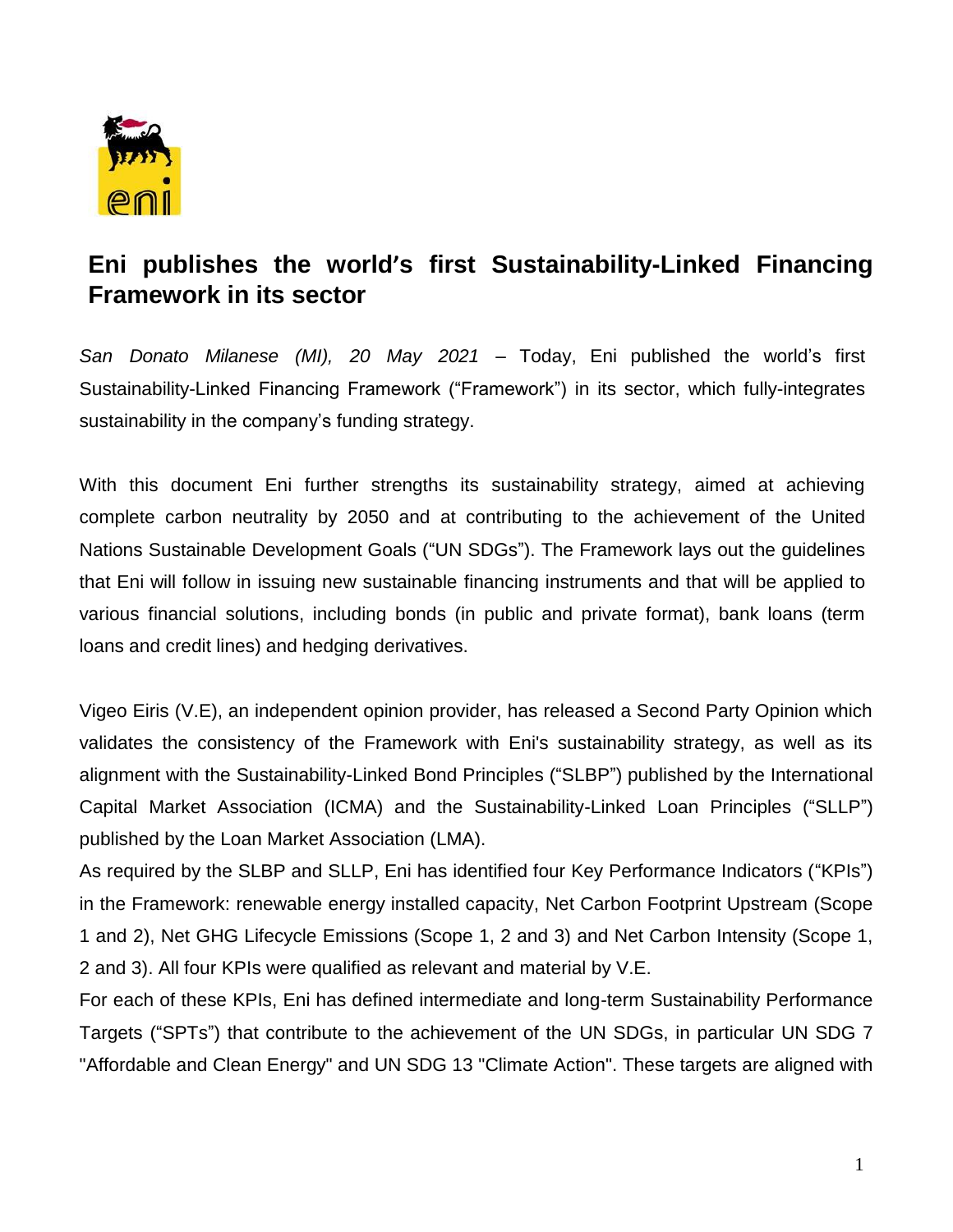Eni's strategic plan and considered ambitious by V.E in relation to the broader sector.

Eni will include in its future financial agreements, where possible, a mechanism that will link the financing cost to the achievement of one or more of the identified targets. To ensure the transparency of the sustainability results achieved by Eni over time, the performance of the various KPIs will be published and verified annually by the auditor appointed for this purpose or by other qualified third-parties.

Eni is strongly committed to playing a key role in fostering sustainability and over the last 7 years it has built a business model that puts sustainability at the core of every business activity, including its financial strategy, and believes that the development and use of sustainability-linked instruments can help promote the energy transition towards a low-carbon future.

Eni is a founding member of the "UN Global Compact CFO Taskforce" for the SDGs which, in September last year, published the "CFO Principles on Integrated SDG Investments and Finance" aimed at guiding companies in aligning their sustainability commitments with their financial strategy, with the goal of creating a broad, liquid and efficient market for UN SDG-relevant investments and capital flows.

In the structuring process of the Framework, Eni has been supported by Crédit Agricole CIB, Goldman Sachs International and UniCredit.

The Framework and V.E Second Party Opinion are available at the following address: [https://www.eni.com/assets/documents/ita/investor/finanza-sostenibile/Sustainability-Linked-](https://www.eni.com/assets/documents/ita/investor/finanza-sostenibile/Sustainability-Linked-Financing-Framework-May-2021.pdf)[Financing-Framework-May-2021.pdf](https://www.eni.com/assets/documents/ita/investor/finanza-sostenibile/Sustainability-Linked-Financing-Framework-May-2021.pdf) [https://www.eni.com/assets/documents/ita/investor/finanza-sostenibile/Second-Party-Opinion-on-](https://www.eni.com/assets/documents/ita/investor/finanza-sostenibile/Second-Party-Opinion-on-Eni-s-Sustainability-Linked-Financing-Framework-May-2021.pdf)[Eni-s-Sustainability-Linked-Financing-Framework-May-2021.pdf](https://www.eni.com/assets/documents/ita/investor/finanza-sostenibile/Second-Party-Opinion-on-Eni-s-Sustainability-Linked-Financing-Framework-May-2021.pdf) Additional information on the Eni's sustainability strategy and commitment to the UN SDGs is available to the public on Eni's website, at<https://www.eni.com/en-IT/just-transition.html>